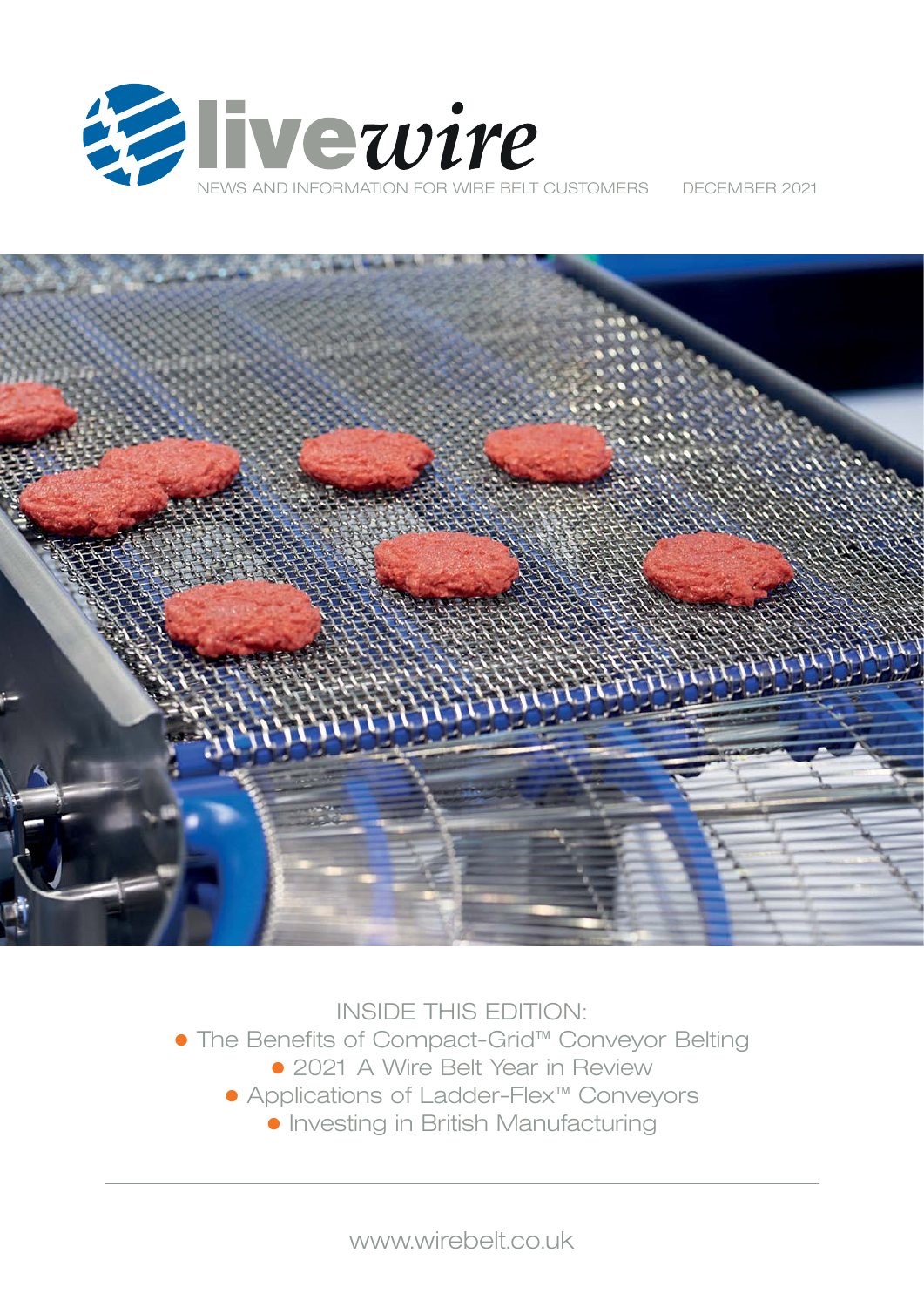# THE BENEFITS OF COMPACT-GRID™ CONVEYOR BELTING



Compact-Grid™ enrobing application Compact-Grid™ Splicing Tool

#### What is Compact-Grid™ conveyor belting?

Compact-Grid™ conveyor belting is a stainless-steel belt and it comes with many benefits. Its primary use is in the food industry, with its wide application including cooking, cooling, draining, freezing, and enrobing.

For this reason, it has been used for bakery, meat, snacks and confectionery products to name a few. It is an innovative new belt from Wire Belt, designed to handle small and delicate products. It also has a great light weight and open mesh belt design.

#### How can Compact-Grid™ Conveyor Belting improve efficiency?

With Compact-Grid™, the time it takes to heat or cool a product will be significantly reduced, due to its great flow-through capabilities. This will reduce your energy consumption and improve efficiency. Its 70% open surface area means it has an optimal performance for processes involving coating, drainage, and liquid or air circulation.

We have performed tests on Compact-Grid™ which have shown that it has 5 times less resistance to flow-through than most plastic modular belts. This gives Compact-Grid™ the benefit of optimum performance in drying and cooling processes.

Furthermore, another benefit of Compact-Grid™ is that it won't slip, droop or catch fire on a system, unlike some plastic belts. Compact-Grid™ is the best solution for cooling products in a high volume, high throughput environment.

#### Compact-Grid™ Case Studies

One Wire Belt customer solved their belt surge problems by employing Compact-Grid™. The previous belt was causing surging due to its weight. Compact-Grid™'s lightweight design was used to replace the old belt, and their surging issue on the quick-freezing line was resolved. This also reduced their unplanned and planned downtime.

Another customer found that Compact-Grid™ had benefits for chicken battering applications. The belt caused fewer defects than other mesh belting during the battering process, meaning more quality products.

#### Products Suitable for Compact-Grid™

Compact-Grid™ can be used for a wide variety of applications. These include conveying meat products, biscuits, vegetables and also non-food applications like parts washers, corrugated cardboard and circular knives.

The belt has a 10x10mm nominal square opening designed to handle small and delicate products. Thanks to the tight mesh of the belt, it provides optimal product support and can handle heavy loads.

#### Benefits of Compact-Grid™ Cleanability

The Compact-Grid™ belt also has advantages in regard to cleanability. The use of Compact-Grid™ stainless steel belting as opposed to plastic modular belts can increase food conveyor hygiene standards by at least 10 times. In some cases, it can be improved by more than 100 times. Compact-Grid™ has more open area, which

means easier and effective cleaning in areas where accessibility might have previously caused issues. Usually, it does not need to be taken off the system for cleaning. It is easy to visually inspect the drive shafts due to the open design, and dismantling is unnecessary. This reduces the time spent on maintenance.

One customer used Compact-Grid™ to reduce the difficulty of cleaning. They were processing bread and had to remove and clean their belt nightly due to dough seeping to the belt. This cleaning process was reduced by replacing the belt with Compact-Grid™.

Finally Compact-Grid™ meets all the industry standards and has USDA Approval. We also offer sanitation guidelines in the help centre of our website.

#### Compact-Grid™ ease of Installation

Compact-Grid™ also has the advantage of being easy to install. The installation process is quick and easy, and when it comes to replacing a belt, its design means processors can join the belt on their conveyor by hooking the belt ends together and crimping to close.

Compact-Grid™'s simplified splicing method makes installation and replacement easy, reducing maintenance time and lowering labour costs.

For more information on Compact-Grid™ conveyor belting and how it can help your business, do not hesitate to contact us.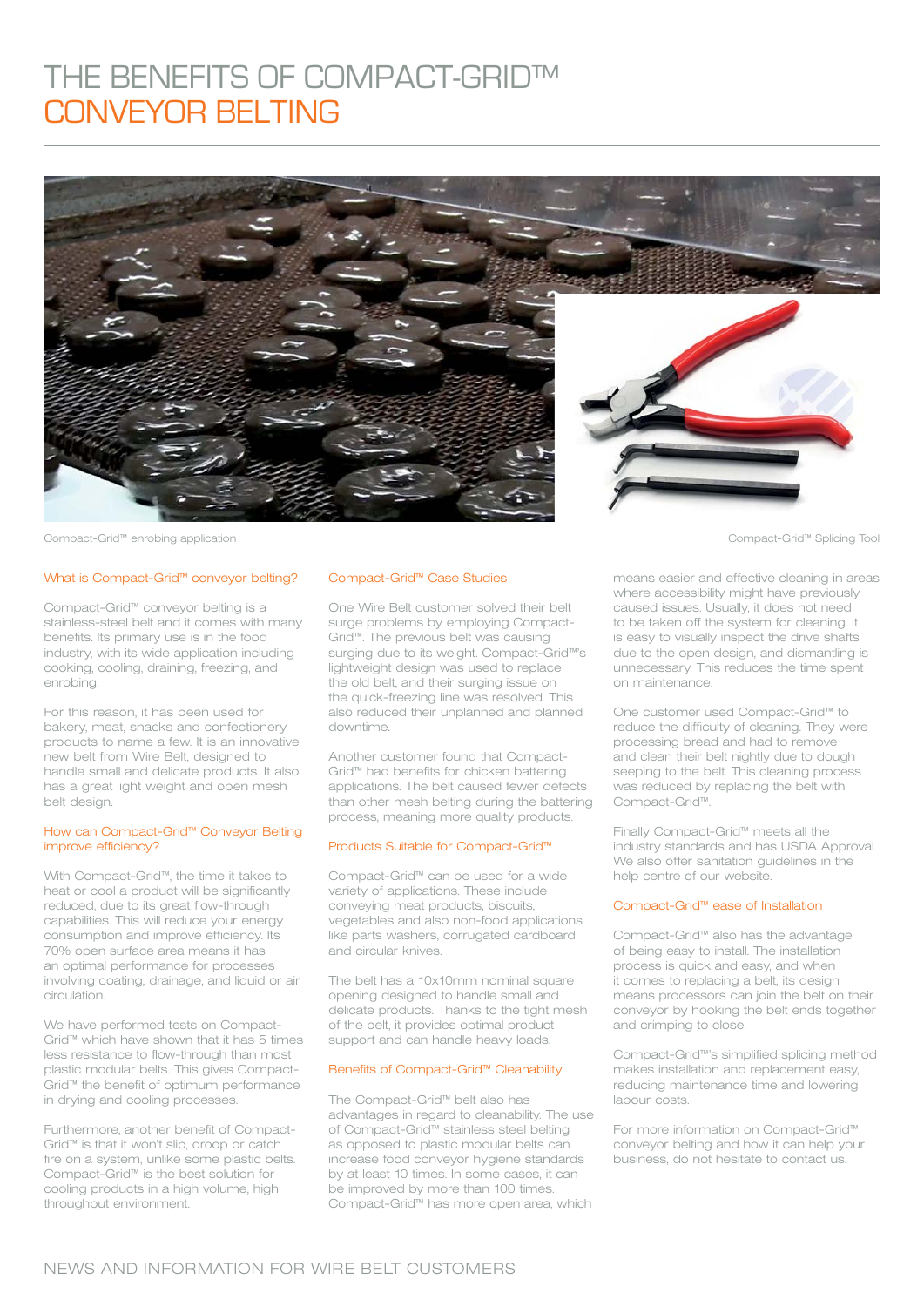# TECHTIP: CHOOSING THE APPROPRIATE COMPACT-GRID™ CONVEYOR LAYOUT

While a number of conveyor circuitry layouts can be employed using Compact-Grid™, the most practical conveyor circuits are shown in (Figure 1). These will provide for the best performance with a Compact-Grid™ belt. Included are the "Simple" conveyor layout, the "S-Drive" conveyor layout, and the "Alternate S-Drive" conveyor layout.

Optimum performance of the Compact-Grid™ belt can be achieved using the "Simple" conveyor circuitry layout, provided that the discharge of product over the sprocket teeth is not objectionable. The other recommended layouts have advantages in product handling and will eliminate any sprocket tooth contact with the product. Each layout has certain characteristics and benefits, depending on the application in which it is engaged.

Consult with our Technical Service Engineers to determine what process variables will affect belt performance, and work to choose the most appropriate layout for the situation.

(Figure 1)

"Simple" Conveyor Layout



"S-Drive" Conveyor Layout



"Alternate S-Drive" Conveyor Layout



# 2021 A WIRE BELT YEAR IN REVIEW



Ross Higgs, Sales & Marketing Manager

2021 has proved to be a better year than 2020 for the Wire Belt family but it has come with its own challenges that our customers, distributors, suppliers, and colleagues have all dealt with admirably to keep production lines running.

Adapting to the fast-changing nature of logistics, material supply and the associated costs has meant that we have all had to look carefully at our own operations, taking steps to ensure stocks of belting had been increased to allow for these factors.

A number of Wire Belt customers have taken the opportunity to review their manufacturing processes and purchased from our enhanced conveyor range. This has helped to improve their production efficiency whilst reducing their labour overhead and the potential for breakdowns. Our distributors and original equipment manufacturing partners have been implementing belt stocking options to ensure immediate metal conveyor belt availability for their customers, to the extent of arranging container shipments to keep logistics and freight costs to a minimum during these unprecedented times.

2022 is sure to bring its own unique challenges, the Wire Belt family will again face these together and overcome them to keep equipment and conveyors running in factories and manufacturing sites wherever they may be in the world.

Wire Belt would like to wish you and your family a happy holiday season and a prosperous and healthy New Year.

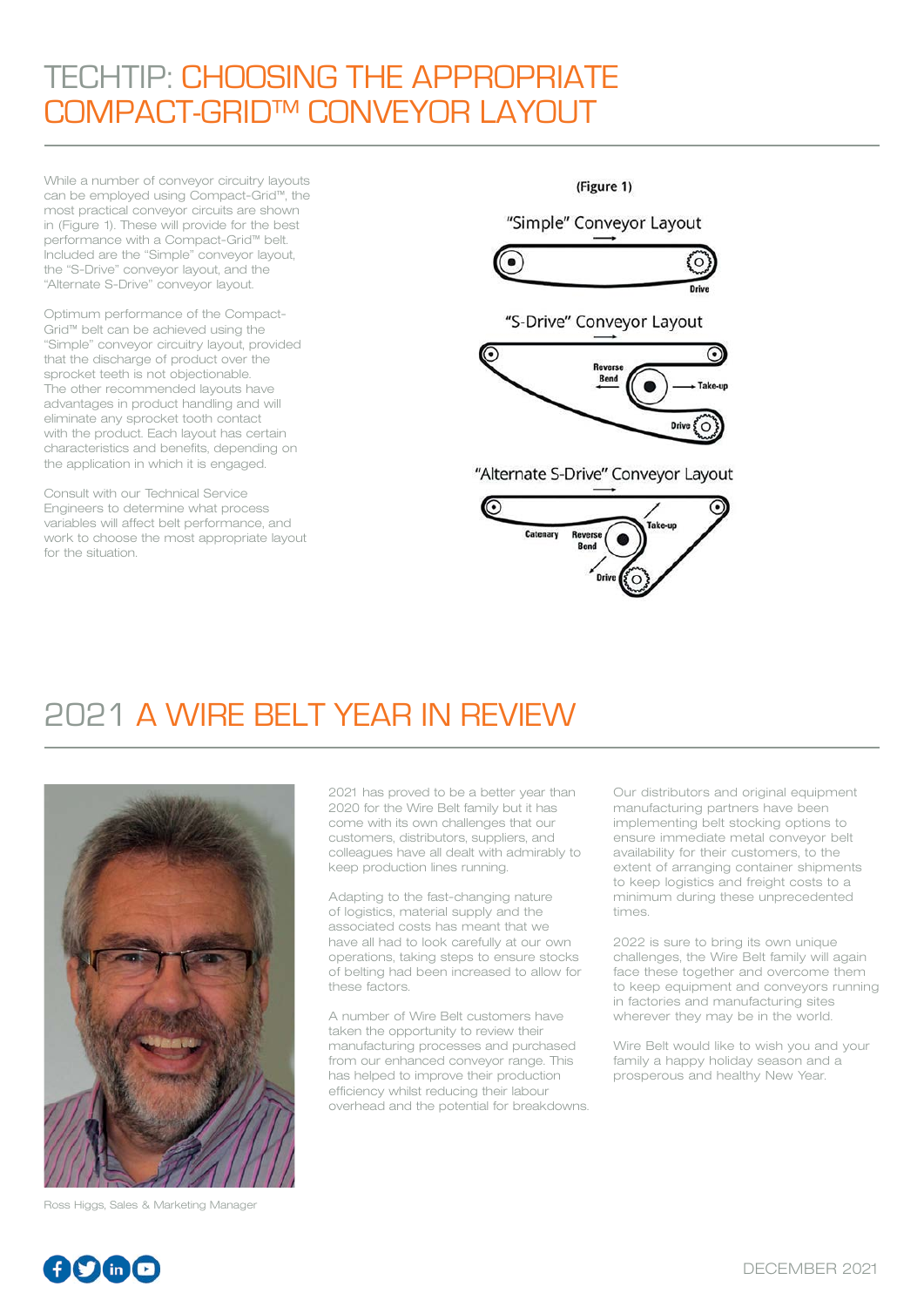At Wire Belt we have been providing businesses with great solutions to all their conveying challenges for over 60 years. One of our many successes is our Spreader/Converger conveyor which we launched 30 years ago, now known as Ladder-Flex™ Conveyors.

#### Ladder-Flex™ Conveyor Design

At the time, our Ladder-Flex™ conveyors were designed for the confectionary industry. There are instances where products must be separated in lanes to avoid sticking during the enrobing process. In response to this our Ladder-Flex™ conveyors have proved to be the perfect solution for on-the-move processors. Spreading, and converging products on conveyors is fundamental to a variety of industries. With this in mind, the design of the Ladder-Flex™ conveyor is able to resolve many processing problems. For example the need for a change of belt width to suit various proprietary equipment.

#### Ladder-Flex™ Conveyors in the Confectionary Industry

Ladder-Flex™ conveyors are also put to good use in the confectionery industry for a range of products that require separation and spreading before being processed. Often after processing, the confectionary product may need to be converged to narrower width belting before cooling or packaging. Ladder-Flex™ can also accommodate coated products that need to be separated to avoid any sticking during the enrobing process.

#### Spreading and Converging

Wire Belt's non-slip Ladder-Flex™ conveyors are capable of spreading or converging through the use of narrow width strands of single space stainless steel belting. The standard Ladder-Flex™ design is a 'fan-type' spreader or converger. This positions products evenly on each side of the centre of the conveyor. We also offer a range of other configurations to fit other requirements. For example chains can be arranged into individual lanes to spread or converge product from specific infeed positions.

#### The Advantages of Ladder-Flex™ **Conveyors**

In addition to the design benefits outlined above, here are some other advantages that make our conveyors stand out:

- Custom-designed to accommodate your specific processing application
- Non-slip, positive drive
- **•** Tight transfers with adjacent conveyors and processing equipment
- Easy to clean and maintain
- **•** Smooth, gentle product handling for fragile products

If you would like more information, we have a full list of the benefits of Ladder-Flex conveyors™.

Give us a call today to discuss your requirements or challenges you want to overcome; contact your local representation or our technical sales team on +44 (0) 1795 421771 or email us at sales@wirebelt.co.uk. At Wire Belt we are happy to review your design concepts and sketches, and provide the innovative, problem-solving conveying solutions you need and want.

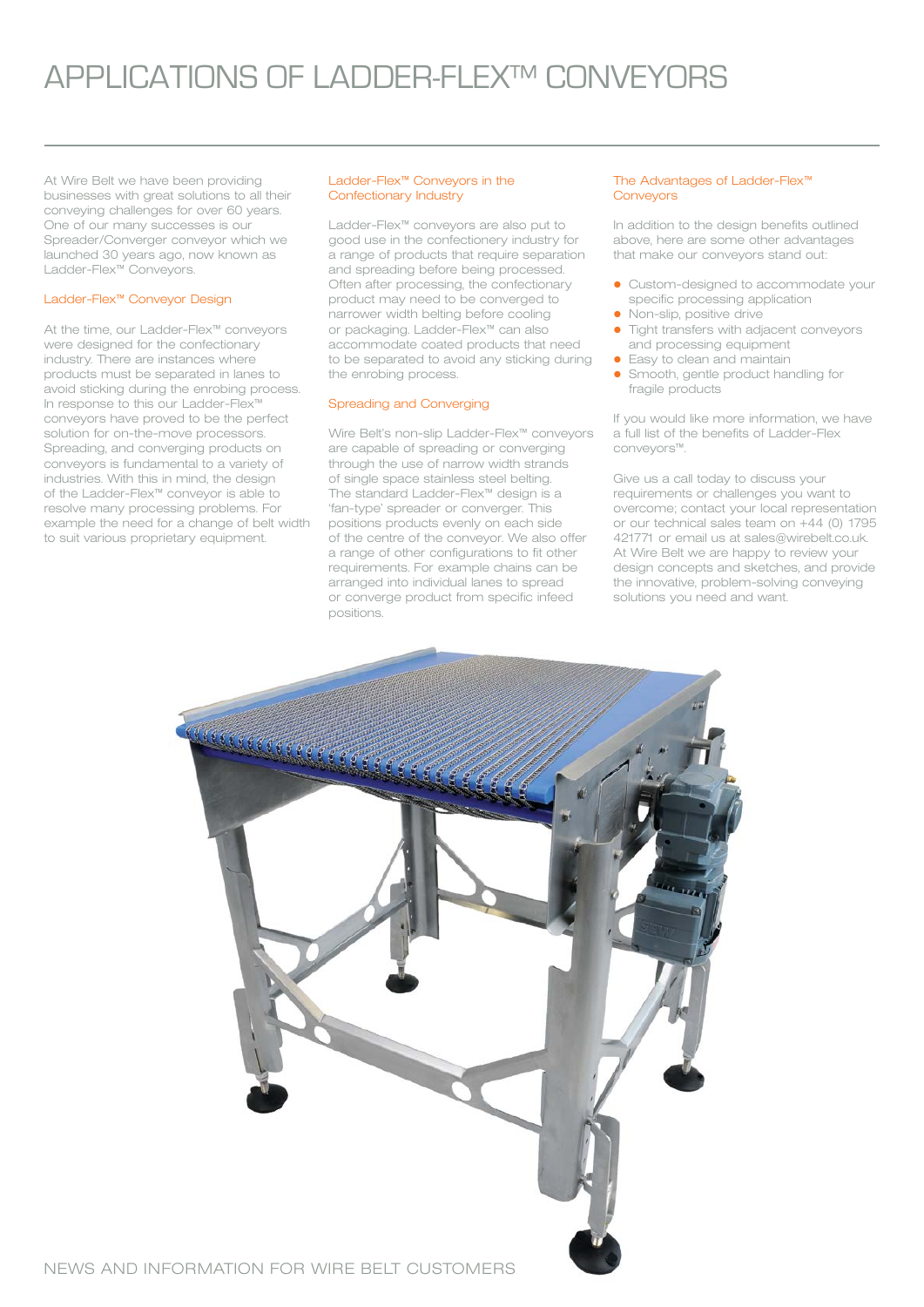# HOW TO CHOOSE THE CORRECT CONVEYOR: IMPORTANT FEATURES TO KEEP IN MIND



Food processing, automotive, electronics, textiles or other industries – choosing the correct conveyor for your organisation is vital to the overall production and efficiency of day-to-day operations. Here at Wire Belt, we understand that the performance and construction of a reliable conveyor has a great impact on the efficiency of an industry's daily production.

So, when choosing to invest in a specific conveyor, it is crucial to consider the following elements and features so that you can have full peace of mind that your conveyor will always perform to the standard you desire.

#### Flexibility and Adaptability

Your ideal conveyor will have the flexibility and adaptability that you need when there are fluctuations in demand or an introduction of new products. Here at Wire Belt, we offer a wide range of conveyors that are designed to ensure efficient operation that include optional features to ensure versatility to satisfy most requirements and custom-designs to accommodate your specific processing applications.

#### Easy Maintenance

There is no time for downtime – which is why your conveyor should allow for easy maintenance. Avoid any unplanned errors or downtime with a conveyor that is easy to clean, maintain and provides easy access to all areas. Our impressive selection of Enhanced Hygienic conveyors features maximum cleaning ability and are specifically designed for use in hygiene sensitive environments.

#### Environmentally-Friendly

If ever there is an opportunity to lower your impact on the environment, it is always wise to take it. The environment should always be taken into consideration when investing in new conveyor systems for your business. Choosing a conveyor that enables you to reduce waste while being energy efficient, is worth investing in. If you'd like to learn more about how you can reduce your impact on the environment, then discover our super selection of conveyor products by contacting our technical sales team +44 (0) 1795 421771 or sales@wirebelt.co.uk.

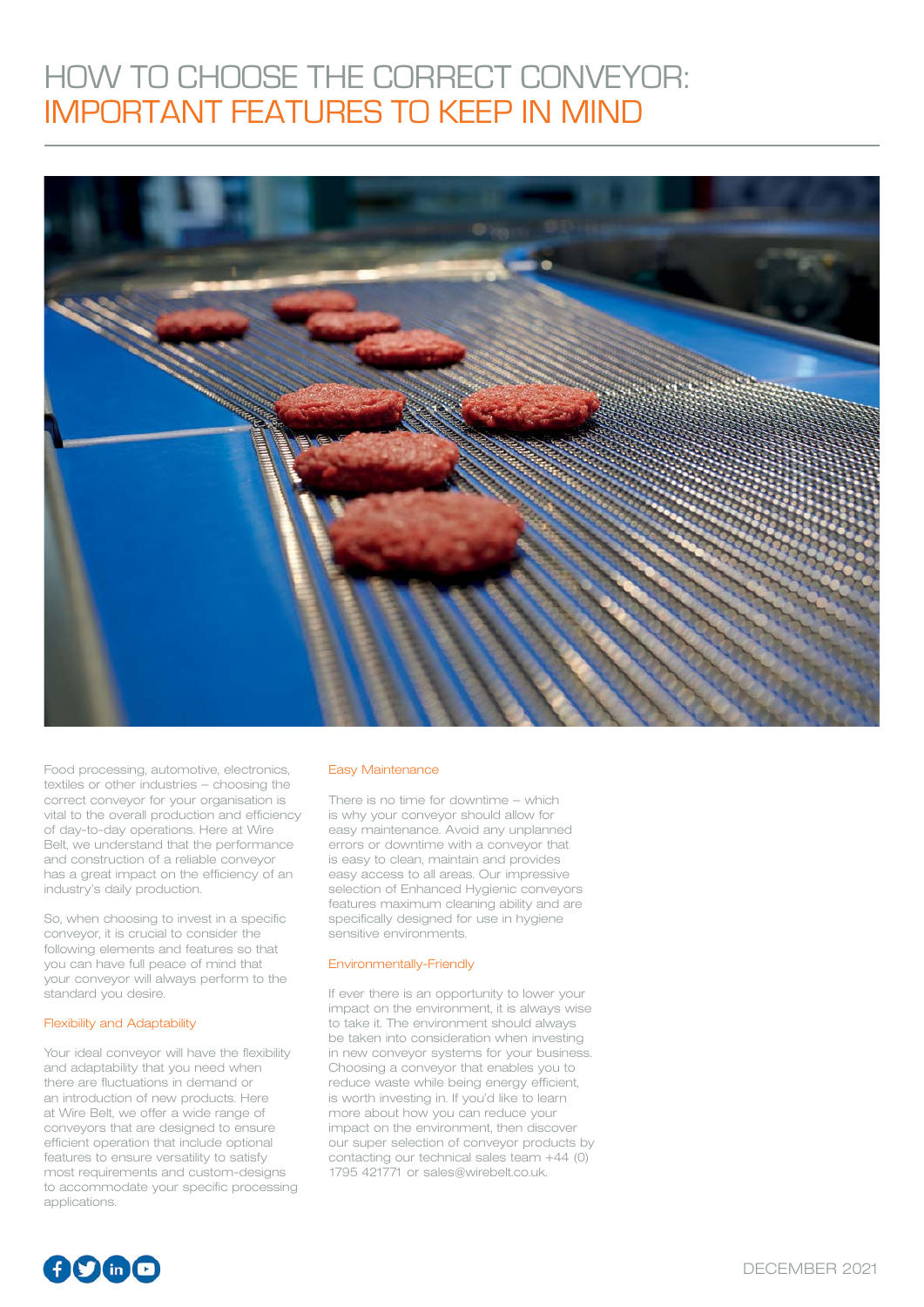# WIRE BELT: INVESTING IN BRITISH MANUFACTURING



New signage in Wire Belt reception area

As part of our ongoing investment programme in our manufacturing site at Sittingbourne we've recently upgraded several of our staff facilities. Perhaps more obviously to the outside observer, we've freshened up the exterior and reception areas with bright new signage and branding, to ensure visitors get the best 'welcome' experience!

The old reception area had a bit of an 80s feel to it. A smart new paint job, new carpet, LED lighting and stylish steel bannisters have given it a designer makeover that's fresh, clean and bright. In 2022 we'll further enhance the space with new furniture and a meeting area.

Under normal circumstances, upgrading areas such as canteens and toilets can cause major disruption in a busy factory and office. However, more staff working from home, and thus fewer people on site, gave us the flexibility to undertake renovations inside the building.

The new canteen is a bright, airy space with lots of colour. New, comfy chairs are on the way, along with smart new vending machines offering a wider choice, including healthy options. Fast Wi-Fi, LED lighting and plenty of USB charging points ensure

staff get to relax properly on their breaks. Similarly, the toilets are fresh, clean and light, with fixtures including bright LED lights, new bathroom furniture and energy-saving Dyson hand dryers.

Alongside the reception, main canteen and the washroom and toilet, we installed a new office kitchen area and a new first aid room. In 2022 we'll be carrying out renovations to the offices and upgrading our second canteen.

One of the great benefits of undertaking this work has been the positive impact it's had on moral amongst the workforce. One of our core values as a business is our belief in family. Our success is built on teamwork and fun - we encourage a culture that wants to serve our customers, to help our community, and to support each other. Managing Director Gary Allen says, "The investment in our staff facilities is part of this family ethos. We want to make the workplace somewhere staff are proud of, that they can respect, for them to feel they want to come to, and somewhere they can be comfortable and happy."

#### Wire Belt: towards carbon net zero

Alongside the investments in the factory facilities, we are continuing to invest in minimising our impact on the environment. Sustainability is a key criteria for every area of our operations. That's why, for example, our new staff canteen and our offices have fresh air intake, reducing the need for air conditioning as well as improving the working (and relaxing!) environment. We continue to invest in making our manufacturing greener – over the last year, our two solar panel systems generated 80% of our electricity requirements. And that's just for Wire Belt's UK site, our facilities in the US and Germany are also solar powered, reducing our carbon footprint internationally. We've also invested in energy-saving resources such as solar flex shading on the windows, which reduces the need for air conditioning, and air source heat pumps, which both heat and cool sections of the building.

"We monitor every area of our operation to reduce our environmental impact," says Gary. "From recycling paper waste in the office to investing in energy efficient plant. Our objective is to become carbon neutral within the next few years – and I believe we're on track to achieve it."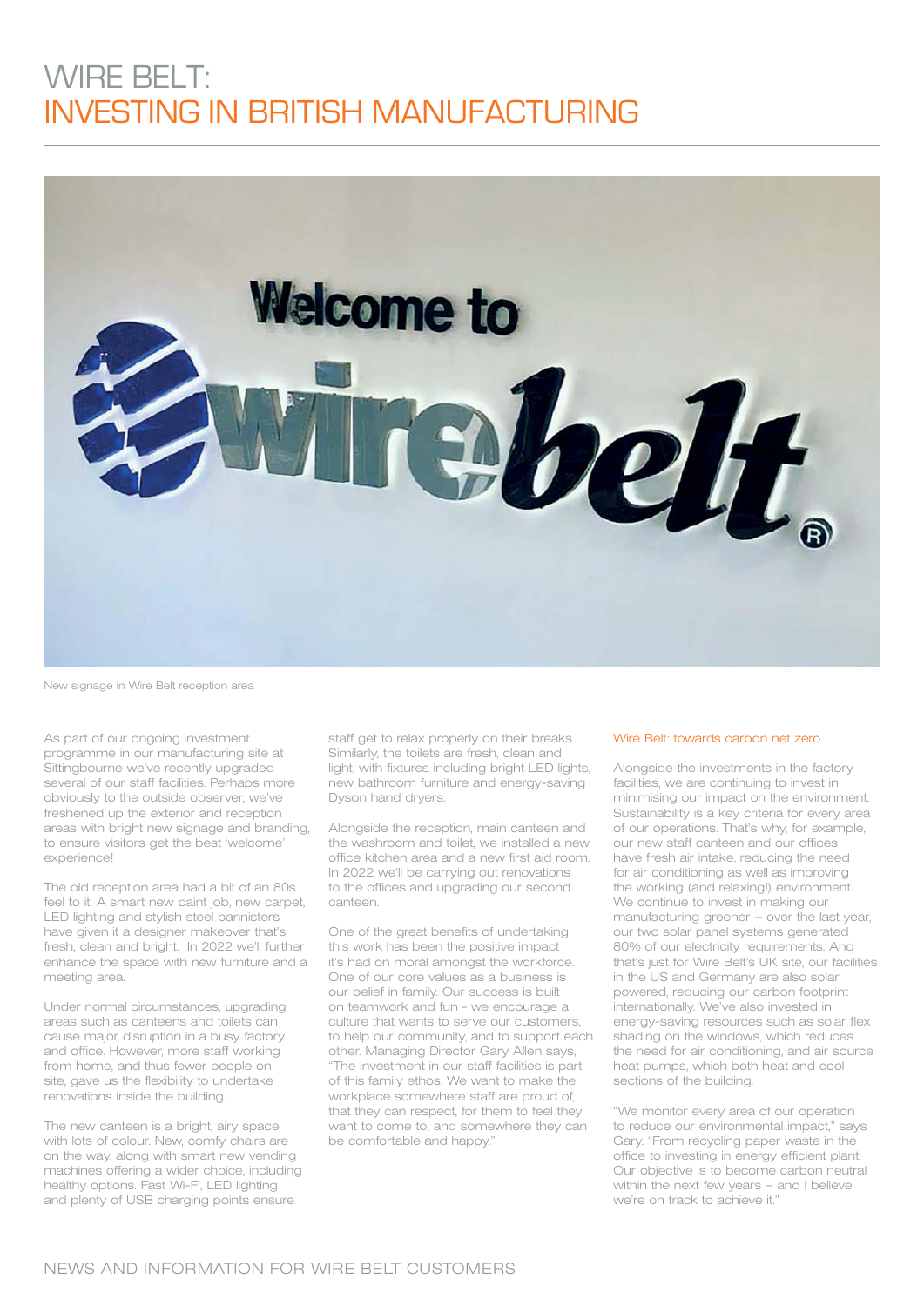# CONGRATULATIONS TO OUR APPRENTICES

We are very proud to congratulate Joe Warner, Trainee Apprentice Machinist Fitter and Eleanor Wicks, Apprentice Welder/ Fabricator our two apprentices, for passing their latest apprenticeship engineering qualifications here at Wire Belt. We are committed to Apprenticeships, which are a key mechanism for us to recruit and develop new engineers for the future progress of the Company.

Joe, started with Wire Belt over 3 years ago after doing a week's work experience with the Company and has since passed his BTEC Level 3 Diploma in Operations & Maintenance Engineering with a double distinction and is continuing with City and Guilds Level 3 NVQ Extended Diploma in Mechanical Manufacturing Engineering, Joe say's "the course has taught me skills and abilities, such as programming and understanding equipment which aren't given in the workplace. It has helped me be self-reliant in my skillset and assist others at work."

Eleanor has been with Wire Belt for 2 years and has completed the City and Guilds Level 2 NVQ Diploma in Performing Engineering Operations with distinction and said "The qualifications and skills I have achieved can easily be transferred to different areas of the Engineering

department. I'm very excited about my future at Wire Belt and the opportunities the course has given me."

Both Joe and Eleanor have been very successful and have shown to be good role models for our next generation of Apprentices. They continue to grow in confidence and have shown a very positive attitude to our Apprenticeship programme and continuing their career path with Wire Belt.



Joe Warner receives certificate and gift from Paul Walsh, Operations Manager







www.wirebelt.co.uk



**WireBelt Company Ltd**